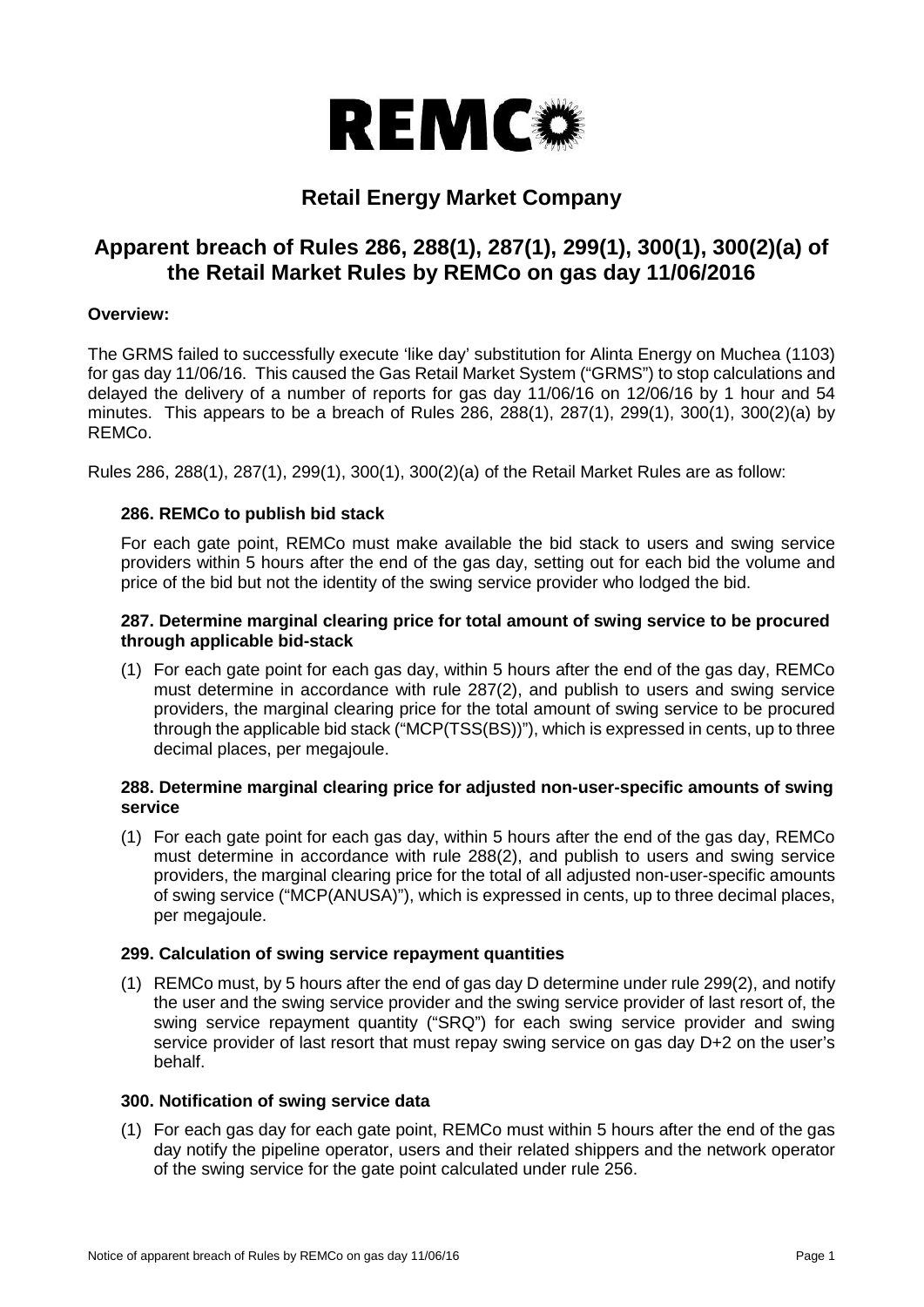- (2) For each user for each gas day for each gate point, REMCo must within 5 hours after the end of the gas day notify the user of:
	- (a) the user's total (pre-procurement) swing service (USS) for the gate point for the gas day calculated under rule 262;

## **Cause:**

A GRMS configuration parameter for Alinta (ALS) on Muchea (1103) was missing resulting in like day substitution failing causing gas day calculations to fail on 12/06/16.

#### **Impact:**

The delivery of the below market reports for gas day 11/06/16 were delayed by 1 hour and 54 minutes:

- BID-PUB reports:
- MCP-TANUSA reports:
- MCP-TSS reports;
- SRQ reports;
- SS reports; and
- USS reports.

## **Resolution:**

The configuration parameter has been added in the GRMS for Alinta (ALS) on Muchea (1103) and the incident has been resolved.

#### **Proposed Further Actions:**

There are no further actions required.

#### **Invitation for submissions:**

Before determining whether any further action is required, REMCo invites written submissions from participants as to:

- the effect that this incident has on their operations, and
- their view with regards to the determination, if any, REMCo should make under Rule 329 in respect of the apparent Rule breaches.

Submissions are requested by no later than 5pm (AEST) **Friday 12th August, 2016**. Submissions should be sent by e-mail to remco administration@aemo.com.au.

Alternatively, submissions can be sent by post to REMCo at:

Chin Chan Retail Energy Market Company Limited C/- AEMO GPO Box 2008 Melbourne VIC 3001